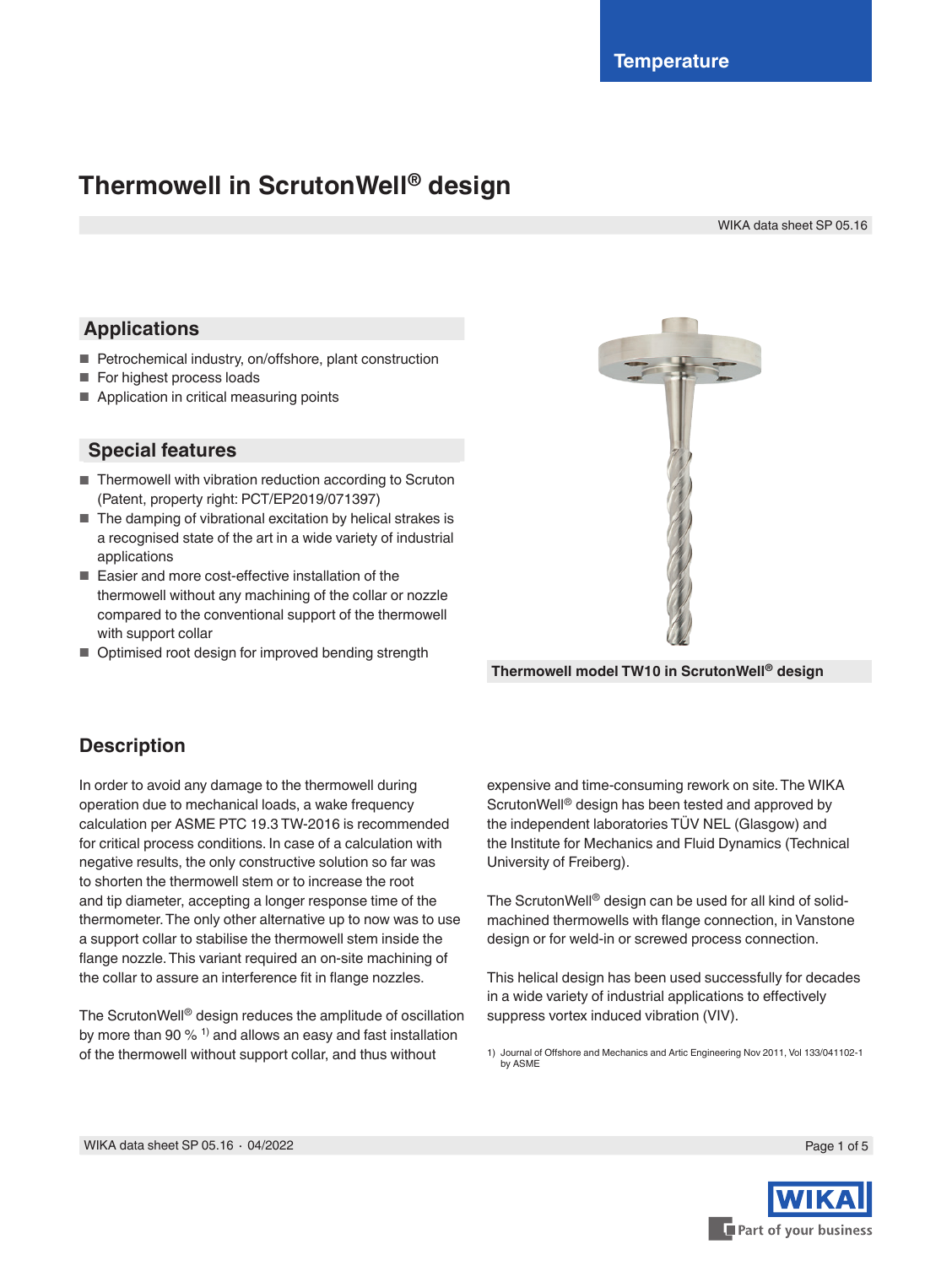### **Functional principle**



In certain flow conditions, a Kármán vortex street can form behind the thermowell stem when it is subjected to a flow within a pipeline. This vortex street consists of two rows of vortices with opposite directions of rotation, which detach themselves to the left and the right of the thermowell out of phase, and this can instigate the thermowell to vibrate.

#### **Standard thermowell Thermowell in ScrutonWell® design**



The helical coils, arranged around the thermowell stem of the ScrutonWell® design, break up the flow and thus impede the formation of a clearly defined Kármán vortex street. Through the reduced amplitudes of the diffused vortices, vibrational excitation of the thermowell is avoided.

### **Advantages of the ScrutonWell® design for the user**

- Reducing the amplitude of oscillation by more than 90 % compared to conventional stem designs
- The effectiveness of the ScrutonWell<sup>®</sup> design for thermowells has been verified by independent laboratory testing of TÜV NEL (Glasgow) and TU Freiberg
- Easy, fast and trouble-free installation of the thermowell without rework
- Implementation of a globally established technical solution for thermowells
- Suitable for high flow rates in pipelines with small nozzle connections
- Optimised response time of the thermometer compared to the conventional thermowell design through enlarged surface
- Eliminating the use of support collars
- Easy dismounting comparable to maintaining a standard thermowell
- Dimensioning and calculation of the thermowells based on the static results of ASME PTC 19.3 TW-2016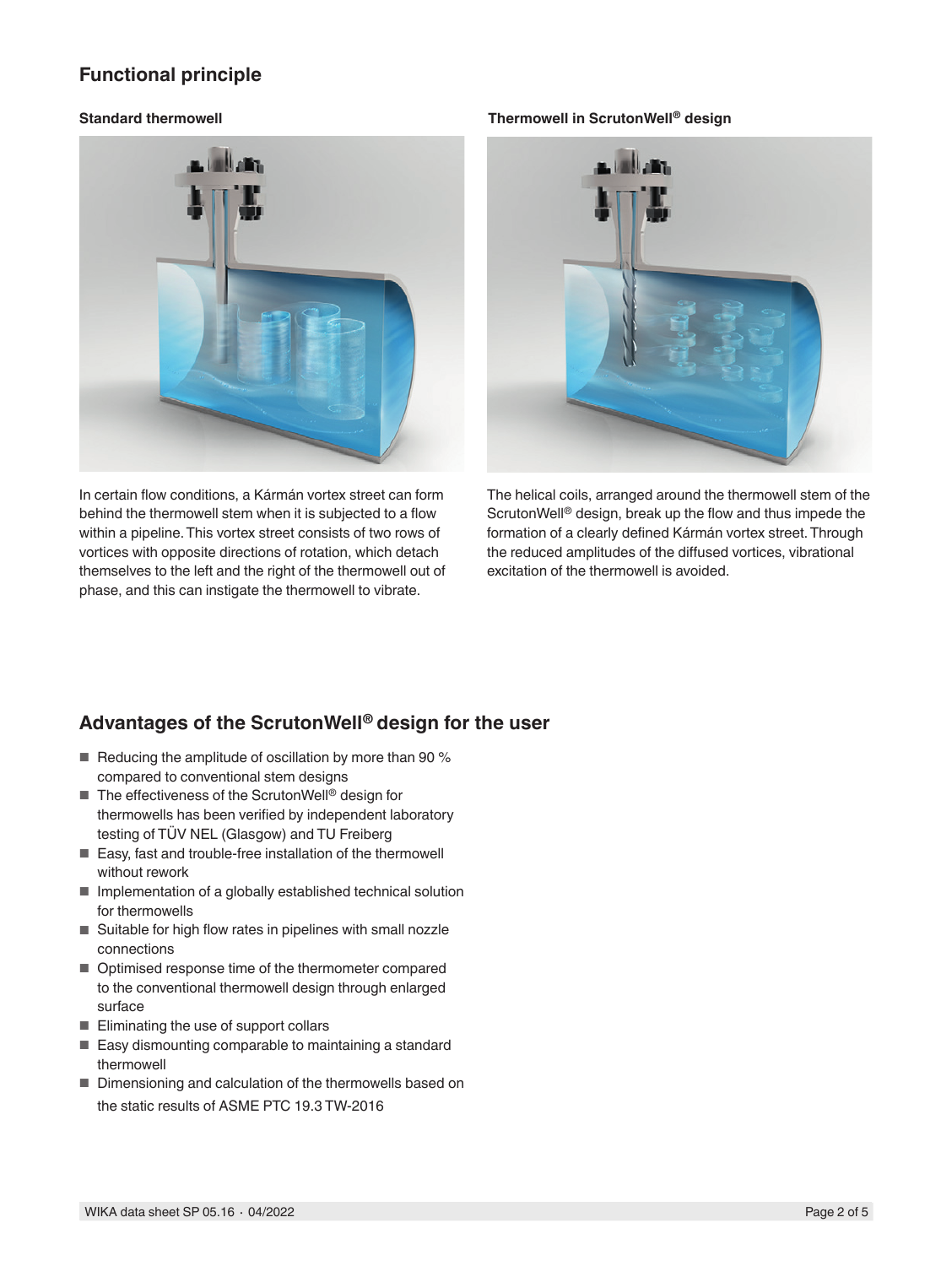### **Specifications**

#### **Versions**

- Solid-machined version with massive strakes
- Solid-machined version with welded filler rods

#### **Materials**

- Stainless steel 304/304L, 316/316L or 1.4571
- Carbon steel A105 or 1.0460
- Special materials like Monel 400 or Inconel 600 on request

#### **Process connection**

- Flanges to all standards (e.g. ASME, API, EN, DIN, JIS, GOST)
- Vanstone design for 1", 1 ½" and 2" nozzle
- Threaded connections <sup>1)</sup> with 1" NPT, 1 ¼" NPT, 1 ½" NPT or 2" NPT on request
- $\blacksquare$  Weld-in connection <sup>1)</sup> for nozzle or direct welded thermowells on request
- 1) Dimensions and design of stem are defined by WIKA sales quotation.

#### **Calculation of ScrutonWell® design based on ASME PTC 19.3 TW-2016 (static)**

- Maximum permissible pressure load with original tip diameter
- Maximum permissible bending load taking into account modified stem dimensions
- The dynamic part of the wake frequency calculation is not required because of the damping of the oscillation by more than 90 %.

For more details see special article "Helical strakes in suppressing vortex-induced vibrations" (ASME report 11/2011 Vol. 133)

## **Patents, property rights**

Thermowell with vibration reduction according to Scruton (no. PCT/EP2019/071397)

## **Versions**

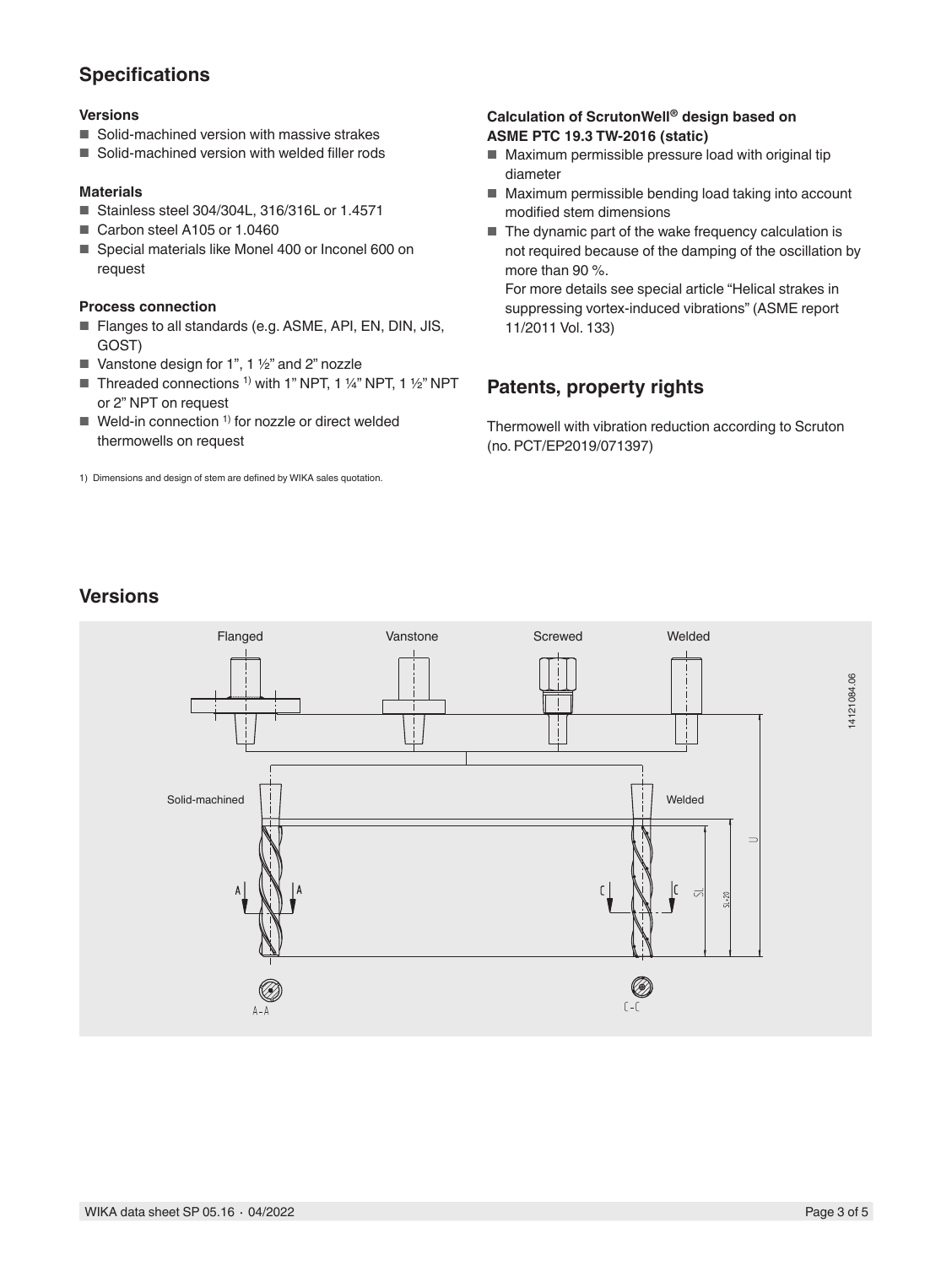### **Dimensions in mm [in]**



#### **ScrutonWell® (solid-machined) for flanged and Vanstone thermowells**

| Dimensions in mm<br>$[$ in]    | l Root<br>diameter | Tip diameter | Strake height   Strake | width          | Scruton length <sup>1)</sup> | Insertion length $1$ ) |
|--------------------------------|--------------------|--------------|------------------------|----------------|------------------------------|------------------------|
|                                | ØQ                 | l ø v        | <b>Sh</b>              | Sw             | <b>SL</b>                    | Ю                      |
| 1" nozzle schedule<br>580      | 24 [0.945"]        | 17 [0.669"]  | $2.5$ [0.098"]         | $2.5$ [0.098"] | max. 800 mm [31.5"]          | max. 1,000 mm [39"]    |
| 1 1/2" nozzle schedule<br>5160 | $30$ [1.181"]      | 20 [0.787"]  | $2.5$ [0.098"]         | $2.5$ [0.098"] | max. 800 mm [31.5"]          | max. 1,000 mm [39"]    |
| 2" nozzle schedule<br>5160     | $30$ [1.181"]      | 20 [0.787"]  | $2.5$ [0.098"]         | $2.5$ [0.098"] | max. 800 mm [31.5"]          | max. 1,000 mm [39"]    |

### **ScrutonWell® (welded design) for flanged and Vanstone thermowells**

| Dimensions in mm<br>$[$ in]              | l Root<br>diameter | Outer diameter   Tip diameter<br>(approx.) |             | Rod<br>diameter | Scruton length <sup>1)</sup> | Insertion length $1$ ) |
|------------------------------------------|--------------------|--------------------------------------------|-------------|-----------------|------------------------------|------------------------|
|                                          | $\emptyset$ Q      | $\overline{\omega}$ OD                     | l ø v       | R               | <b>SL</b>                    |                        |
| 1" nozzle schedule<br>580                | 24 [0.945"]        | 22 [0.866"]                                | 17 [0.669"] | 2.4 [0.094"]    | max. 800 mm [31.5"]          | max. 1,000 mm [39"]    |
| $1\frac{1}{2}$ " nozzle schedule<br>5160 | 30 [1.181"]        | 25 [0.984"]                                | 20 [0.787"] | 2.4 [0.094"]    | max. 800 mm [31.5"]          | max. 1,000 mm [39"]    |
| 2" nozzle schedule<br>5160               | $30$ [1.181"]      | 25 [0.984"]                                | 20 [0.787"] | 2.4 [0.094"]    | max. 800 mm [31.5"]          | max. 1,000 mm [39"]    |

1) Given Scruton length SL and insertion length U are standard lengths. For longer thermowells please contact the manufacturer.